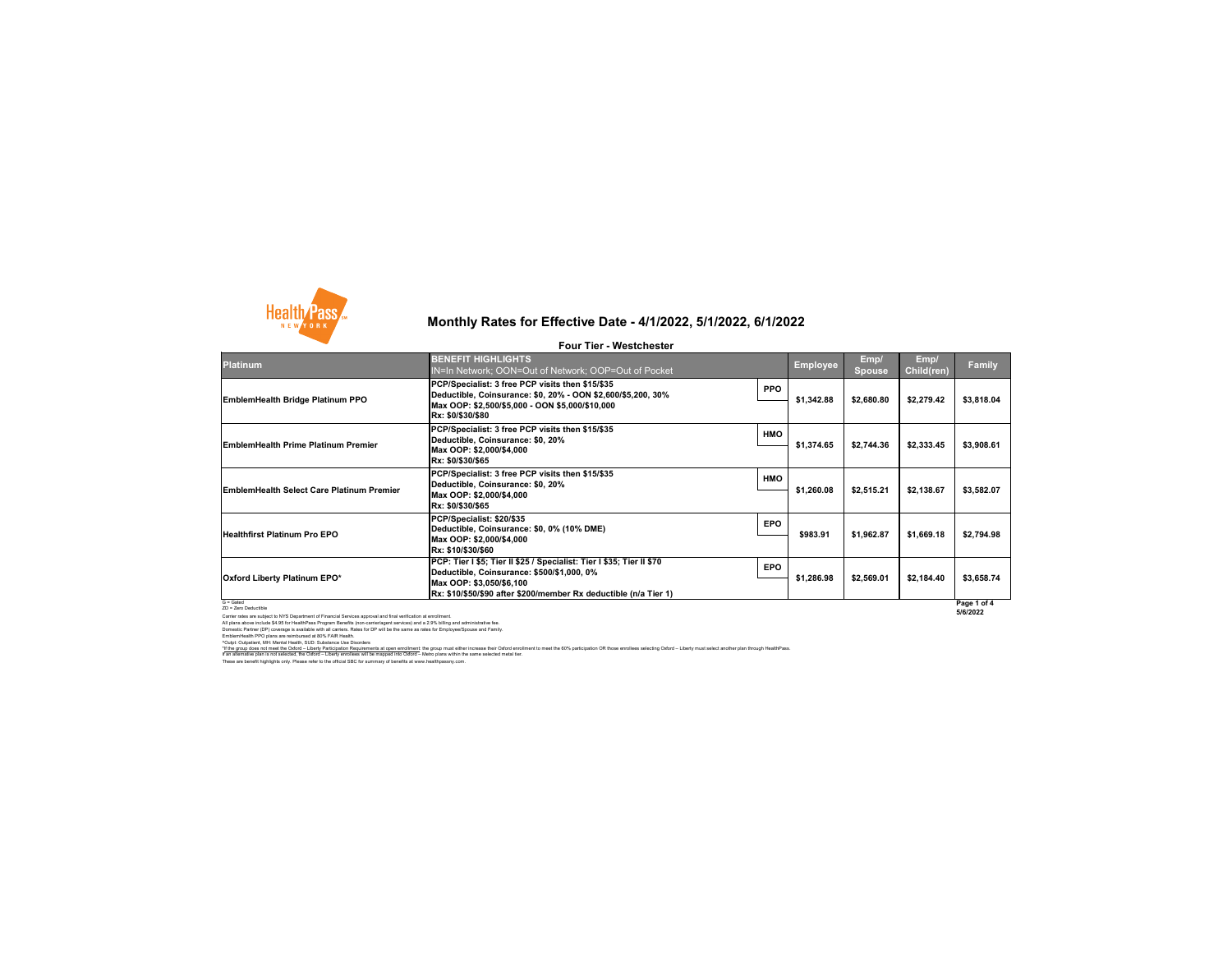G = Gated ZD = Zero Deductible

^Outpt: Outpatient, MH: Mental Health, SUD: Substance Use Disorders These are benefit highlights only. Please refer to the official SBC for summary of benefits at www.healthpassny.com. \*If the group does not meet the Oxford - Liberty Participation Requirements at open enrollment: the group must either increase their Oxford enrollment to meet the 60% participation OR those enrollees selecting Oxford - Lib If an alternative plan is not selected, the Oxford – Liberty enrollees will be mapped into Oxford – Metro plans within the same selected metal tier.

Carrier rates are subject to NYS Department of Financial Services approval and final verification at enrollment. All plans above include \$4.95 for HealthPass Program Benefits (non-carrier/agent services) and a 2.9% billing and administrative fee. Domestic Partner (DP) coverage is available with all carriers. Rates for DP will be the same as rates for Employee/Spouse and Family. EmblemHealth PPO plans are reimbursed at 80% FAIR Health.

**Page 2 of 4 5/6/2022**

## **Monthly Rates for Effective Date - 4/1/2022, 5/1/2022, 6/1/2022**

**Four Tier - Westchester**

|                                              | LONI IIAI - MASSICIIASIAI                                                                                                                                                                                                                                     |            |            |                |                    |            |
|----------------------------------------------|---------------------------------------------------------------------------------------------------------------------------------------------------------------------------------------------------------------------------------------------------------------|------------|------------|----------------|--------------------|------------|
| Gold                                         | <b>BENEFIT HIGHLIGHTS</b><br>N=In Network; OON=Out of Network; OOP=Out of Pocket                                                                                                                                                                              |            | Employee   | Emp/<br>Spouse | Emp/<br>Child(ren) | Family     |
| <b>EmblemHealth Bridge Gold PPO</b>          | PCP/Specialist: 3 free PCP visits then \$25/\$40<br>Deductible, Coinsurance: \$1,300/\$2,600, 30% - OON \$3,500/\$7,000, 40%<br>Max OOP: \$5,500/\$11,000 - OON \$7,500/\$15,000<br>Rx: \$0/\$35/\$100                                                        | <b>PPO</b> | \$1,086.79 | \$2,168.63     | \$1,844.07         | \$3,088.19 |
| <b>EmblemHealth Prime Gold Premier</b>       | PCP/Specialist: 3 free PCP visits then \$25/\$40<br>Deductible, Coinsurance: \$450/\$900, 30%<br>Max OOP: \$6,000/\$12,000<br>Rx: \$0/\$40/\$80                                                                                                               | <b>HMO</b> | \$1,113.18 | \$2,221.43     | \$1,888.95         | \$3,163.42 |
| <b>EmblemHealth Prime Gold Value</b>         | PCP/Specialist: 3 free PCP visits then \$25/\$40<br>Deductible, Coinsurance: \$2,500/\$5,000, 30%<br>Max OOP: \$7,000/\$14,000<br>Rx: \$0/\$40 after Deductible/\$80 after Deductible                                                                         | <b>HMO</b> | \$1,024.50 | \$2,044.06     | \$1,738.19         | \$2,910.68 |
| <b>EmblemHealth Bridge Gold Virtual</b>      | PCP/Specialist: Virtual \$0/n/a, Office \$40/60<br>Deductible, Coinsurance: Virtual \$0/n/a, Office \$500/\$1,000,30%<br>Max OOP: Virtual & Office \$7,800/\$15,600<br> Rx: Virtual \$0/\$40/\$80, Office \$0/\$40 after Deductible/\$80 after Deductible_    | <b>EPO</b> | \$1,033.85 | \$2,062.75     | \$1,754.09         | \$2,937.31 |
| <b>EmblemHealth Select Care Gold Premier</b> | PCP/Specialist: 3 free PCP visits then \$25/\$40<br>Deductible, Coinsurance: \$450/\$900, 30%<br>Max OOP: \$6,000/\$12,000<br> Rx: \$0/\$40/\$80                                                                                                              | <b>HMO</b> | \$1,026.73 | \$2,048.49     | \$1,741.96         | \$2,917.00 |
| <b>EmblemHealth Select Care Gold Value</b>   | PCP/Specialist: 3 free PCP visits then \$25/\$40<br> Deductible, Coinsurance: \$2,500/\$5,000, 30%<br>Max OOP: \$7,000/\$14,000 <br>Rx: \$0/\$40 after Deductible/\$80 after Deductible                                                                       | <b>HMO</b> | \$970.22   | \$1,935.51     | \$1,645.93         | \$2,755.99 |
| <b>EmblemHealth Millennium Gold Virtual</b>  | PCP/Specialist: Virtual \$0/n/a, Office \$40/60<br> Deductible, Coinsurance: Virtual \$0/n/a, Office \$1,700/\$3,400,30%<br> Max OOP: Virtual & Office \$8,200/\$16,400<br> Rx: Virtual \$0/\$40/\$80, Office \$0/\$40 after Deductible/\$80 after Deductible | <b>EPO</b> | \$899.35   | \$1,793.74     | \$1,525.43         | \$2,553.99 |
| <b>Healthfirst Gold Pro EPO</b>              | PCP/Specialist: \$25/\$40<br>Deductible, Coinsurance: \$0, 0% (15% DME)<br>Max OOP: \$5,275/\$10,550<br>Rx: \$10/\$50/\$85                                                                                                                                    | <b>EPO</b> | \$838.00   | \$1,671.05     | \$1,421.13         | \$2,379.13 |
| <b>Healthfirst Gold 25/50/0 Pro EPO</b>      | PCP/Specialist: \$25/\$50<br>Deductible, Coinsurance: \$0, 0% (15% DME)<br>Max OOP: \$7,000/\$14,000<br>Rx: \$10/\$50/\$85                                                                                                                                    | <b>EPO</b> | \$804.67   | \$1,604.39     | \$1,364.48         | \$2,284.14 |
| <b>Healthfirst Gold 1350 Pro EPO</b>         | PCP/Specialist: \$25/\$70<br>Deductible, Coinsurance: \$1,350/\$2,700, 20%<br>Max OOP: \$8,150/\$16,300<br>Rx: \$20/\$60/\$110                                                                                                                                | <b>EPO</b> | \$786.18   | \$1,567.40     | \$1,333.04         | \$2,231.45 |
| Oxford Metro Gold EPO 25/40 G                | PCP/Specialist: \$25/\$40<br>Deductible, Coinsurance: \$1,250/\$2,500, 20%<br>Max OOP: \$6,000/\$12,000<br> Rx: \$10/\$65/\$95 after \$150/member Rx deductible (n/a Tier 1)                                                                                  | <b>EPO</b> | \$952.86   | \$1,900.78     | \$1,616.41         | \$2,706.51 |
| Oxford Metro Gold EPO 25/40                  | PCP/Specialist: \$25/\$40<br>Deductible, Coinsurance: \$1,250/\$2,500, 20%<br>Max OOP: \$6,000/\$12,000<br> Rx: \$10/\$65/\$95 after \$150/member Rx deductible (n/a Tier 1)_                                                                                 | <b>EPO</b> | \$986.99   | \$1,969.02     | \$1,674.41         | \$2,803.76 |
| Oxford Liberty Gold EPO 30/60*               | PCP/Specialist: \$30/\$60<br> Deductible, Coinsurance: \$2,000/\$4,000, 30%<br>Max OOP: \$8,400/\$16,800<br> Rx: \$10/\$50/\$90 after \$200/member Rx deductible (n/a Tier 1)                                                                                 | <b>EPO</b> | \$1,048.73 | \$2,092.50     | \$1,779.37         | \$2,979.72 |
| Oxford Liberty Gold EPO 30/60 G*             | PCP/Specialist: \$30/\$60<br>Deductible, Coinsurance: \$1,250/\$2,500, 0%<br>Max OOP: \$6,400/\$12,800<br> Rx: \$10/\$50/\$90 after \$200/member Rx deductible (n/a Tier 1)                                                                                   | <b>EPO</b> | \$1,088.37 | \$2,171.80     | \$1,846.77         | \$3,092.71 |
| Oxford Liberty Gold EPO 25/50 ZD*            | PCP/Specialist: \$25/\$50<br>Deductible, Coinsurance: \$0, 0%<br>Max OOP: \$6,000/\$12,000<br> Rx: \$10/\$50/\$90 after \$200/member Rx deductible (n/a Tier 1)                                                                                               | <b>EPO</b> | \$1,188.90 | \$2,372.84     | \$2,017.66         | \$3,379.20 |
| Oxford Liberty Gold HSA 1500 Motion*         | <b>PCP/Specialist: Deductible then 10% coins</b><br>Deductible, Coinsurance: \$1,500/\$3,000, 10%<br>Max OOP: \$5,500/\$11,000 M<br><b>Rx: Deductible then \$10/\$50/\$90</b>                                                                                 | <b>EPO</b> | \$1,061.63 | \$2,118.31     | \$1,801.31         | \$3,016.49 |
| $C - C$ otod                                 |                                                                                                                                                                                                                                                               |            |            |                |                    | $D = 0$    |

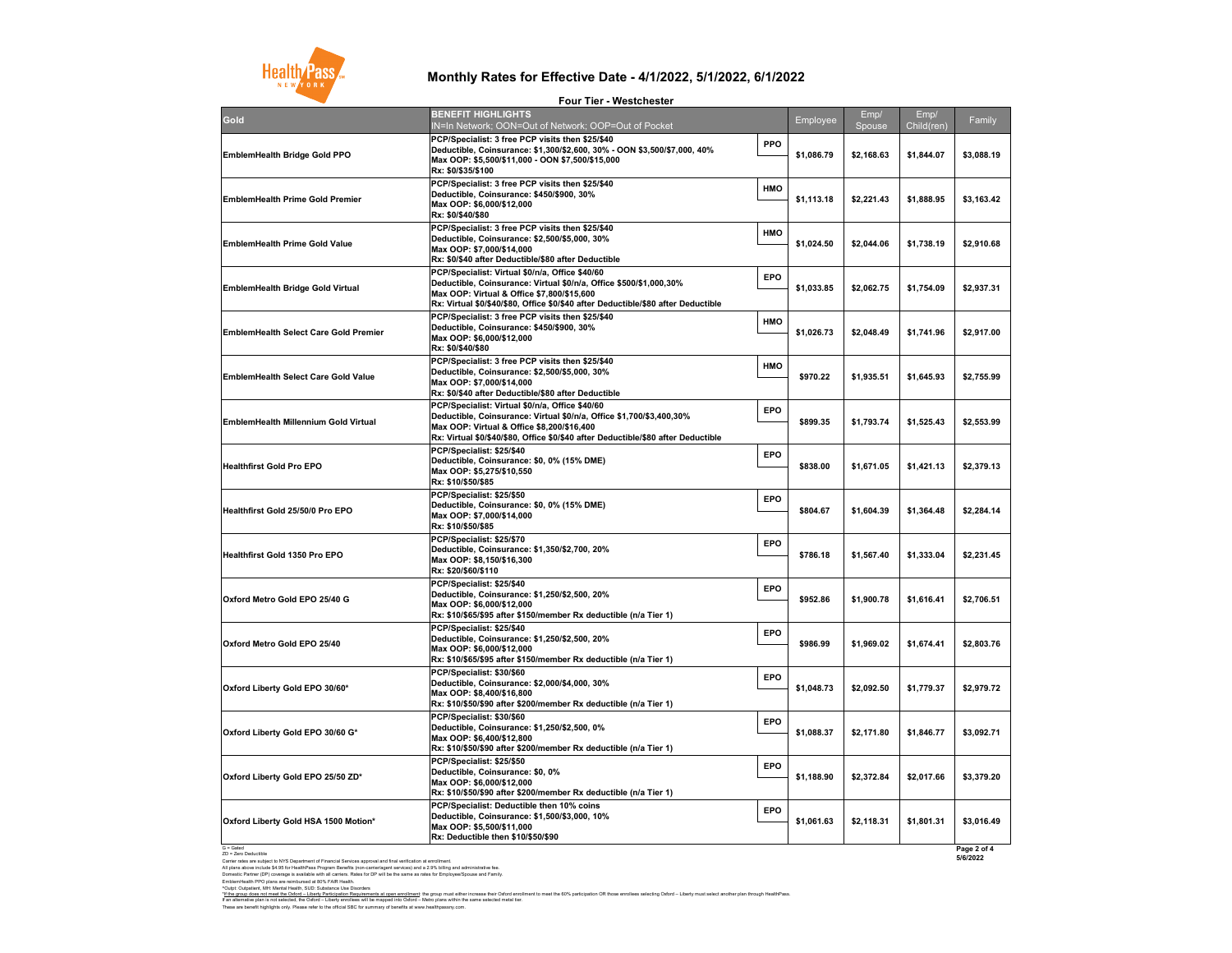G = Gated ZD = Zero Deductible

Carrier rates are subject to NYS Department of Financial Services approval and final verification at enrollment. All plans above include \$4.95 for HealthPass Program Benefits (non-carrier/agent services) and a 2.9% billing and administrative fee. Domestic Partner (DP) coverage is available with all carriers. Rates for DP will be the same as rates for Employee/Spouse and Family. EmblemHealth PPO plans are reimbursed at 80% FAIR Health.

^Outpt: Outpatient, MH: Mental Health, SUD: Substance Use Disorders

These are benefit highlights only. Please refer to the official SBC for summary of benefits at www.healthpassny.com. \*<u>If the group does not meet the Oxford – Liberty Participation Requirements at open enrollment</u>: the group must either increase their Oxford enrollment to meet the 60% participation OR those enrollees selecting Oxford – L If an alternative plan is not selected, the Oxford – Liberty enrollees will be mapped into Oxford – Metro plans within the same selected metal tier.

|                                                                                                                                                      | <b>Four Tier - Westchester</b>                                                                                                                                                        |                          |                       |                           |                         |
|------------------------------------------------------------------------------------------------------------------------------------------------------|---------------------------------------------------------------------------------------------------------------------------------------------------------------------------------------|--------------------------|-----------------------|---------------------------|-------------------------|
| <b>Silver</b>                                                                                                                                        | <b>BENEFIT HIGHLIGHTS</b><br>IN=In Network; OON=Out of Network; OOP=Out of Pocket                                                                                                     | <b>Employee</b>          | Emp/<br><b>Spouse</b> | Emp/<br><b>Child(ren)</b> | <b>Family</b>           |
| <b>EmblemHealth Prime Silver Premier</b>                                                                                                             | PCP/Specialist: 3 free PCP visits then \$35/\$65<br>Deductible, Coinsurance: \$3,800/\$7,600, 40%<br>Max OOP: \$8,000/\$16,000<br>Rx: \$0/\$40/\$80                                   | <b>HMO</b><br>\$953.86   | \$1,902.78            | \$1,618.10                | \$2,709.36              |
| <b>EmblemHealth Select Care Silver Premier</b>                                                                                                       | PCP/Specialist: 3 free PCP visits then \$35/\$65<br>Deductible, Coinsurance: \$3,800/\$7,600, 40%<br>Max OOP: \$8,000/\$16,000 M<br>Rx: \$0/\$40/\$80                                 | <b>HMO</b><br>\$879.66   | \$1,754.37            | \$1,491.96                | \$2,497.88              |
| <b>EmblemHealth Select Care Silver Value</b>                                                                                                         | PCP/Specialist: 3 free PCP visits then \$10/\$55<br>Deductible, Coinsurance: \$7,000/\$14,000, 0%<br>Max OOP: \$7,000/\$14,000<br> Rx: \$0/\$0 after Deductible/\$0 after Deductible_ | <b>HMO</b><br>\$850.78   | \$1,696.62            | \$1,442.86                | \$2,415.58              |
| <b>EmblemHealth Millennium Silver Value G</b>                                                                                                        | PCP/Specialist: 3 free PCP visits then \$10/\$55<br>Deductible, Coinsurance: \$7,000/\$14,000, 0%<br>Max OOP: \$7,000/\$14,000<br> Rx: \$0/\$0 after Deductible/\$0 after Deductible_ | <b>HMO</b><br>\$802.06   | \$1,599.17            | \$1,360.04                | \$2,276.70              |
| <b>EmblemHealth Prime Silver HSA</b>                                                                                                                 | PCP/Specialist: Deductible then \$30/\$50 copay<br> Deductible, Coinsurance: \$3,000/\$6,000, 40%<br>Max OOP: \$6,800/\$13,600 <br><b>Rx: Deductible then \$15/\$45/\$80</b>          | <b>HMO</b><br>\$901.22   | \$1,797.49            | \$1,528.60                | \$2,559.32              |
| <b>Healthfirst Silver Pro EPO</b>                                                                                                                    | PCP/Specialist: \$35/\$70<br> Deductible, Coinsurance: \$4,300/\$8,600, 40%<br>Max OOP: \$8,150/\$16,300<br> Rx: \$20/\$60/\$110                                                      | <b>EPO</b><br>\$720.74   | \$1,436.54            | \$1,221.79                | \$2,044.96              |
| Healthfirst Silver 40/75/4700 Pro EPO                                                                                                                | PCP/Specialist: \$40/\$75<br> Deductible, Coinsurance: \$4,700/\$9,400, 45%<br>Max OOP: \$7,900/\$15,800 M<br> Rx: \$20/\$60/\$110                                                    | <b>EPO</b><br>\$701.43   | \$1,397.91            | \$1,188.97                | \$1,989.91              |
| Oxford Metro Silver EPO 30/80 G                                                                                                                      | PCP/Specialist: \$30/\$80<br> Deductible, Coinsurance: \$3,500/\$7,000, 30%<br>Max OOP: \$8,700/\$17,400 <br>Rx: \$10/\$65/\$95 after \$150/member Rx deductible (n/a Tier 1)         | <b>EPO</b><br>\$792.82   | \$1,580.70            | \$1,344.34                | \$2,250.39              |
| Oxford Metro Silver EPO 50/100 ZD                                                                                                                    | PCP/Specialist: \$50/\$100<br>Deductible, Coinsurance: \$0, 0%<br>Max OOP: \$8,700/\$17,400 M<br> Rx: \$10/\$65/\$95 after \$150/member Rx deductible (n/a Tier 1)                    | <b>EPO</b><br>\$921.48   | \$1,838.01            | \$1,563.05                | \$2,617.07              |
| Oxford Liberty Silver EPO 25/50 G*                                                                                                                   | PCP/Specialist: \$25/\$50<br>Deductible, Coinsurance: \$4,500/\$9,000, 50%<br>Max OOP: \$8,700/\$17,400 <br> Rx: \$10/\$50/\$90 after \$200/member Rx deductible (n/a Tier 1)         | <b>EPO</b><br>\$897.83   | \$1,790.72            | \$1,522.85                | \$2,549.67              |
| Oxford Liberty Silver EPO 40/70*                                                                                                                     | PCP/Specialist: \$40/\$70<br> Deductible, Coinsurance: \$3,000/\$6,000, 35%<br>Max OOP: \$8,700/\$17,400 <br> Rx: \$10/\$50/\$90 after \$200/member Rx deductible (n/a Tier 1)        | <b>EPO</b><br>\$934.34   | \$1,863.74            | \$1,584.92                | \$2,653.72              |
| Oxford Liberty Silver EPO 50/100 ZD*                                                                                                                 | PCP/Specialist: \$50/\$100<br>Deductible, Coinsurance: \$0, 0%<br>Max OOP: \$8,700/\$17,400 M<br>Rx: \$10/\$65/\$95 after \$150/member Rx deductible (n/a Tier 1)                     | <b>EPO</b><br>\$1,041.55 | \$2,078.16            | \$1,767.17                | \$2,959.27              |
| Oxford Liberty Silver HSA 4000 Motion*                                                                                                               | PCP/Specialist: Deductible then 20% coins<br> Deductible, Coinsurance: \$4,000/\$8,000, 20%<br>Max OOP: \$7,050/\$14,100<br><b>Rx: Deductible then \$10/\$50/\$90</b>                 | <b>EPO</b><br>\$878.06   | \$1,751.16            | \$1,489.23                | \$2,493.31              |
| G = Gated<br>ZD = Zero Deductible<br>Carrier rates are subject to NVS Department of Einancial Septices approval and final verification at enrollment |                                                                                                                                                                                       |                          |                       |                           | Page 3 of 4<br>5/6/2022 |

## **Monthly Rates for Effective Date - 4/1/2022, 5/1/2022, 6/1/2022**